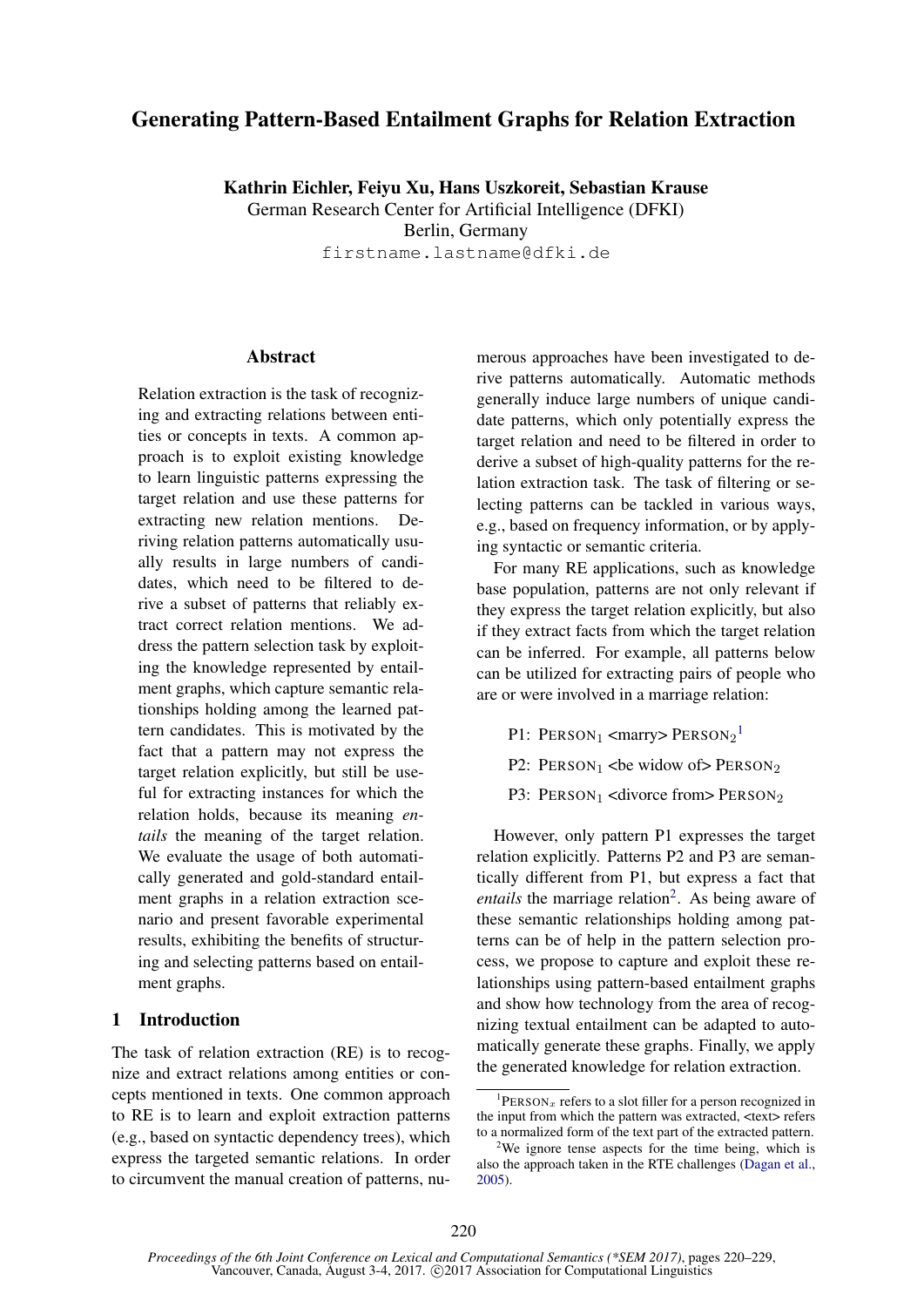## 2 Related Work

The task of estimating the quality of automatically learned extraction patterns has been dealt with in various ways, for example based on integrity constraints (Agichtein, 2006), frequency heuristics (Krause et al., 2012) or lexical semantic criteria (Moro et al., 2013). Another line of research in RE groups similar patterns, e.g., by merging patterns based on syntactic criteria (Banko et al., 2007; Shinyama and Sekine, 2006; Thomas et al., 2011; Angeli et al., 2015), by clustering patterns that are semantically related (Kok and Domingos, 2008; Yates and Etzioni, 2009; Yao et al., 2011), or by identifying patterns associated to a given seed relation (Bauer et al., 2014). Such approaches help gain generalization; however, their ability to express semantic relationships is limited, as they cannot capture the asymmetric nature of these relationships. For example, clustering can help us identify pattern P4 below as being semantically related to patterns P1 to P3 in section 1.

#### P4:  $PERSON_1$  <love>  $PERSON_2$

However, it falls short of expressing that two entities linked by patterns P1 to P3 are mentions of the marriage relation, whereas this is not necessarily true of entities linked by pattern P4. Similarly, clustering can identify patterns P1 and P3 as semantically related. However, it cannot express that the relation expressed by pattern P3 entails the relation expressed by pattern P1, but not vice versa. These asymmetric relationships have been considered by Riedel et al. (2013), who learns latent feature vectors for patterns based on matrix factorization, and have also been studied extensively in the context of recognizing textual entailment (RTE). RTE is the task of determining, for two textual expressions T (text) and H (hypothesis), whether the meaning of H can be inferred from the meaning of T (Dagan and Glickman, 2004). In RE, RTE systems have been applied to validate a given relation instance (Wang and Neumann, 2008) and to extract instances entailing a given target relation (Romano et al., 2006; Bar-Haim et al., 2007; Roth et al., 2009).

As illustrated above, RE can clearly benefit from considering semantic relationships holding among extraction patterns. However, previous work in RE has either focussed on grouping related patterns without considering non-symmetric relations, or, on computing entailment decisions

for individual T/H pairs. We propose to exploit entailment relationships holding among RE patterns by structuring the candidate set in an *entailment graph*. Entailment graphs are hierarchical structures representing entailment relations among textual expressions and have previously been generated for various types of expressions (Berant et al., 2010, 2012; Mehdad et al., 2013; Levy et al., 2014; Kotlerman et al., 2015). Entailment graphs can be constructed by determining entailment relationships between pairs of expressions or, as proposed by Kolesnyk et al. (2016), by generating entailed sentences from source sentences. Our work of building entailment graphs based on RE patterns is related to the work by Nakashole et al. (2012), who create a taxonomy of binary relation patterns. For their syntactic patterns, they compute partial orders of generalization and subsumption based on the set of mentions extracted by each pattern. In contrast to their work, we construct pattern-based entailment graphs using RTE technology. This is motivated by the fact that entailment is semantic and not mention-based, i.e., one pattern can entail another pattern even if they extract disjoint sets of mentions in a given text corpus.

## 3 Entailment Graph Generation

#### 3.1 Pattern-Based Entailment Graphs

A pattern-based entailment graph refers to a directed graph, in which each node represents a unique RE pattern, and each edge  $(\rightarrow)$  denotes an entailment relationship. Bidirectional edges  $(\leftrightarrow)$ denote that the patterns represented by the two nodes are considered semantically equivalent. A sample subgraph for the *marriage* relation is given in Figure  $1<sup>3</sup>$ , which shows all entailment relations with respect to the pattern  $[Person_1$  <marry> PERSON<sub>2</sub>]. Automatic entailment graph generation is usually performed in two steps: First, entailment decisions for individual T/H pairs are computed (using an RTE engine); second, an optimization strategy is applied to derive a consistent, transitive graph (Berant et al., 2010).

#### 3.2 RTE Engine

For recognizing entailment relations between individual T/H pairs of patterns, we make use

<sup>&</sup>lt;sup>3</sup>For reasons of simplicity, the figure shows the text representation of the patterns, which are in fact represented as dependency structures. Since entailment is transitive, all edges are omitted that can be recovered in the transitive closure.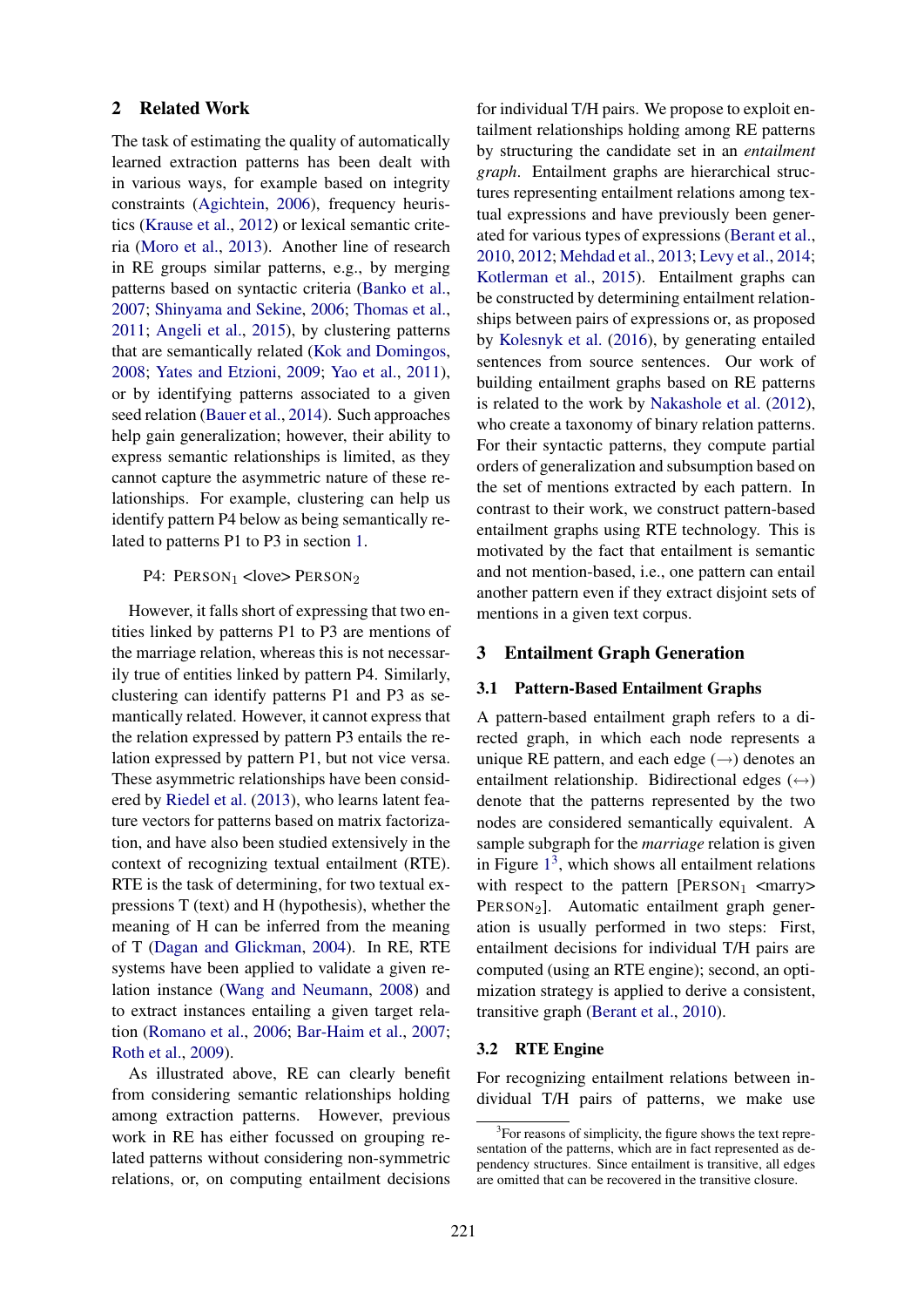

Figure 1: Subgraph showing entailment relations for the pattern  $[Person_1$  <marry> $PERSON_2]$ 

of an RTE engine based on multi-level alignments. This RTE engine, referred to as *Multi-Align*, is available through the RTE platform EX-CITEMENT (Magnini et al., 2014) and achieved state-of-the-art performance on several RTE corpora (Noh et al., 2015). We opted for this RTE system because it makes use of external knowledge resources and, unlike more recent systems based on neural networks (Rocktäschel et al., 2015; Bowman et al., 2015), is able to cope with the restricted amount of training data available for the task. *MultiAlign* uses shallow parsing for linguistic preprocessing and logistic regression for entailment classification. Features for the classifier are generated on the basis of multilevel alignments using four aligners: a lemma aligner (aligning identical lemmas found in T and H), an aligner based on the paraphrase tables provided by the METEOR MT evaluation package (Denkowski and Lavie, 2014), and two lexical aligners based on Wordnet (Fellbaum, 1998) 4 and VerbOcean (Chklovski and Pantel, 2004). As output, it produces a binary decision (entailment, non-entailment) along with a computed confidence score.

As the RTE engine was originally designed for sentences, rather than patterns, we converted each pattern into its textual representation. The variables expressing type and semantic role of the entities linked by the pattern were excluded in this representation, as the resulting variable alignments would skew the RTE engine's entailment decision. For our experiments, we used the original *MultiAlign* implementation as well as an adapted version, in which we made some changes to the WordNet aligner. In particular, unlike in the original implementation, which only considered the first sense of each WordNet entry, we extended this to cover all senses. This allowed us to retrieve additional relevant alignments such as *wed*  $\leftrightarrow$  *marry*. In addition, rather than retrieving rules for all words in T, we only consider rules for full verbs, nouns, and adjectives. This way, we particularly filter out rules for auxiliary verbs, which tend to produce irrelevant alignments, especially when considering all senses. A sample set of decisions produced by our RTE engine among candidate patterns for the *marriage* relation is depicted in Figure 2.

## 3.3 Graph Optimization

Automatically derived entailment decisions may contradict each other. For example, as illustrated in Figure 2, our RTE engine correctly decides that  $[Person_1$  <spouse of PERSON<sub>2</sub>]  $\rightarrow$  [PERSON<sub>1</sub> <'s marriage to PERSON<sub>2</sub>] and that [PERSON<sub>1</sub> <'s marriage to> PERSON<sub>2</sub>]  $\rightarrow$  [PERSON<sub>1</sub> <marry> PERSON<sub>2</sub>]. However, it [ $PERSON_1$  <marry>  $PERSON_2$ ]. misses the entailment relation between [PERSON<sup>1</sup>  $\langle$ spouse of> PERSON<sub>2</sub>] and [PERSON<sub>1</sub>  $\langle$ marry> PERSON<sub>2</sub>], because the relationship between *spouse* and *marry* is not covered by the semantic resources underlying the system. This leads

<sup>&</sup>lt;sup>4</sup>Relations considered by the WordNet aligner: synonym, derivationally related, (instance) hypernym, member / part holonym, entailment, and substance meronym.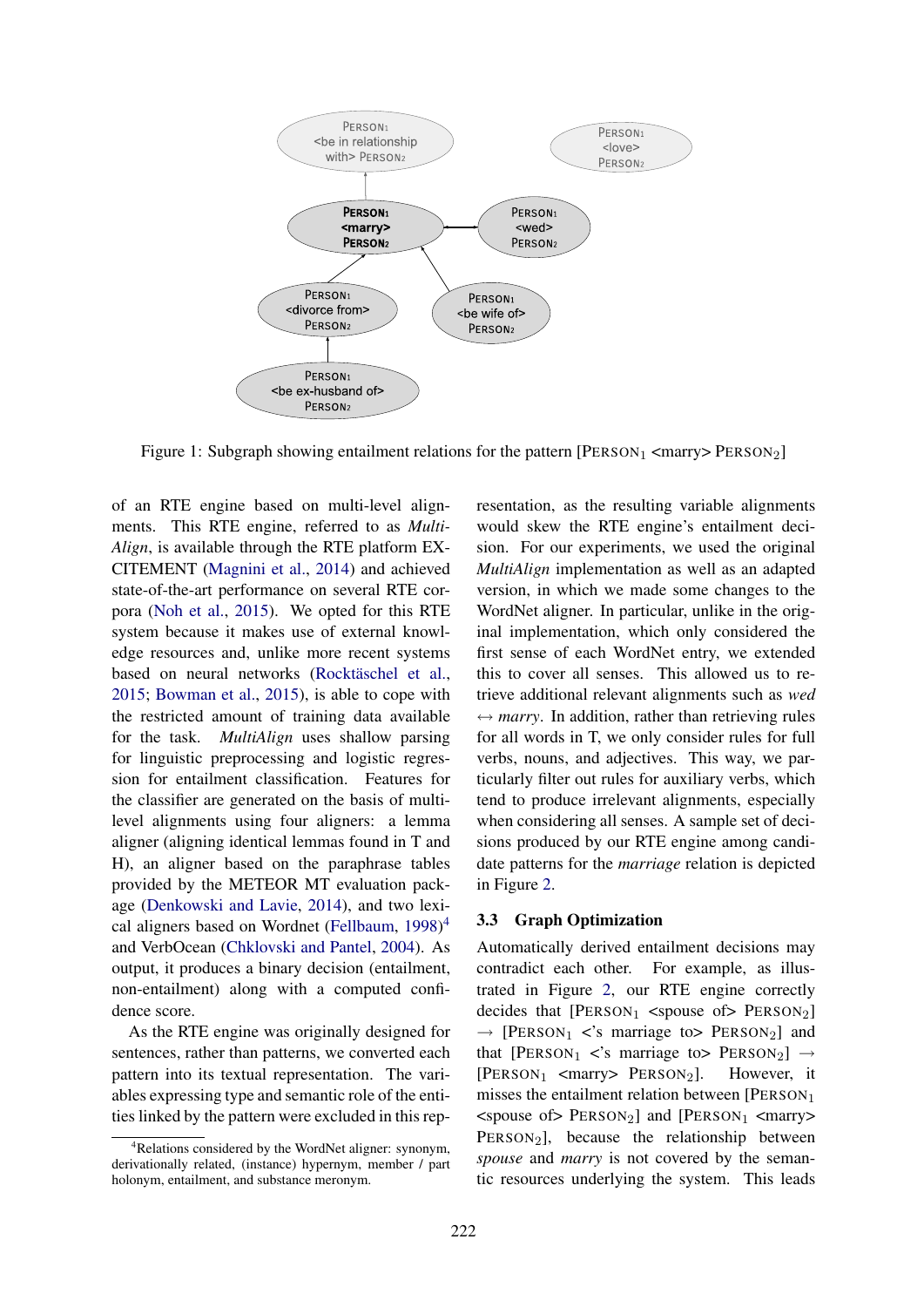

Figure 2: Sample set of RTE decisions (YES: entailment, NO: no entailment) with associated confidence



Figure 3: Sample outputs using greedy (left) and global (right) graph optimizer

to a set of decisions that is invalid given the transitivity of the entailment relation. For deriving a consistent graph, we applied two different strategies: First, a simple greedy strategy that assumes each computed positive entailment relation with a confidence exceeding a pre-defined threshold to be valid, and adds missing entailment edges to ensure transitive closure. Second, the global graph optimization algorithm by Berant et al. (2012), which searches for the best graph under a global transitivity constraint, approaching the optimization problem by Integer Linear Programming. The selection of the optimization strategy is crucial, as illustrated in Figure 3, which shows two sample outputs from each of the two strategies for the decisions in Figure 2.

## 4 Applying Pattern-Based Entailment Graphs for Relation Extraction

In order to exploit entailment graphs for relation extraction, we propose the following approach, which is depicted in Figure 4:

1. Create a set of candidate extraction patterns P (applying any method of choice).

- 2. Generate an entailment graph EG expressing entailment relations among the patterns in P.
- 3. Choose a base pattern<sup>5</sup>, expressing the target relation explicitly and select all patterns entailing the base pattern according to  $EG$ .
- 4. Apply the selected patterns to extract relation mentions.

Given the sample graph in Figure 1 and the base pattern  $H$ : [PERSON<sub>1</sub> <marry> PERSON<sub>2</sub>], our method would select all patterns entailing  $H$ , either directly or via transitivity, e.g.,  $[Person_1]$  $\leq$  be ex-husband of PERSON<sub>2</sub>], including patterns considered semantically equivalent, such as  $[Person_1 <$ wed>  $Person_2]$ . It would neither select [PERSON<sub>1</sub> <love> PERSON<sub>2</sub>], as it has no entailment relation to  $H$ , nor [PERSON<sub>1</sub> <br/>be in relationship with>  $PERSON<sub>2</sub>$ ], as it is entailed by, but not equivalent to H.

 $5$ Note that the selection of a base pattern can be done manually, but can also be automated. For example, for the relations at hand, the most frequent pattern candidate learned for a particular relation turned out to be an appropriate choice.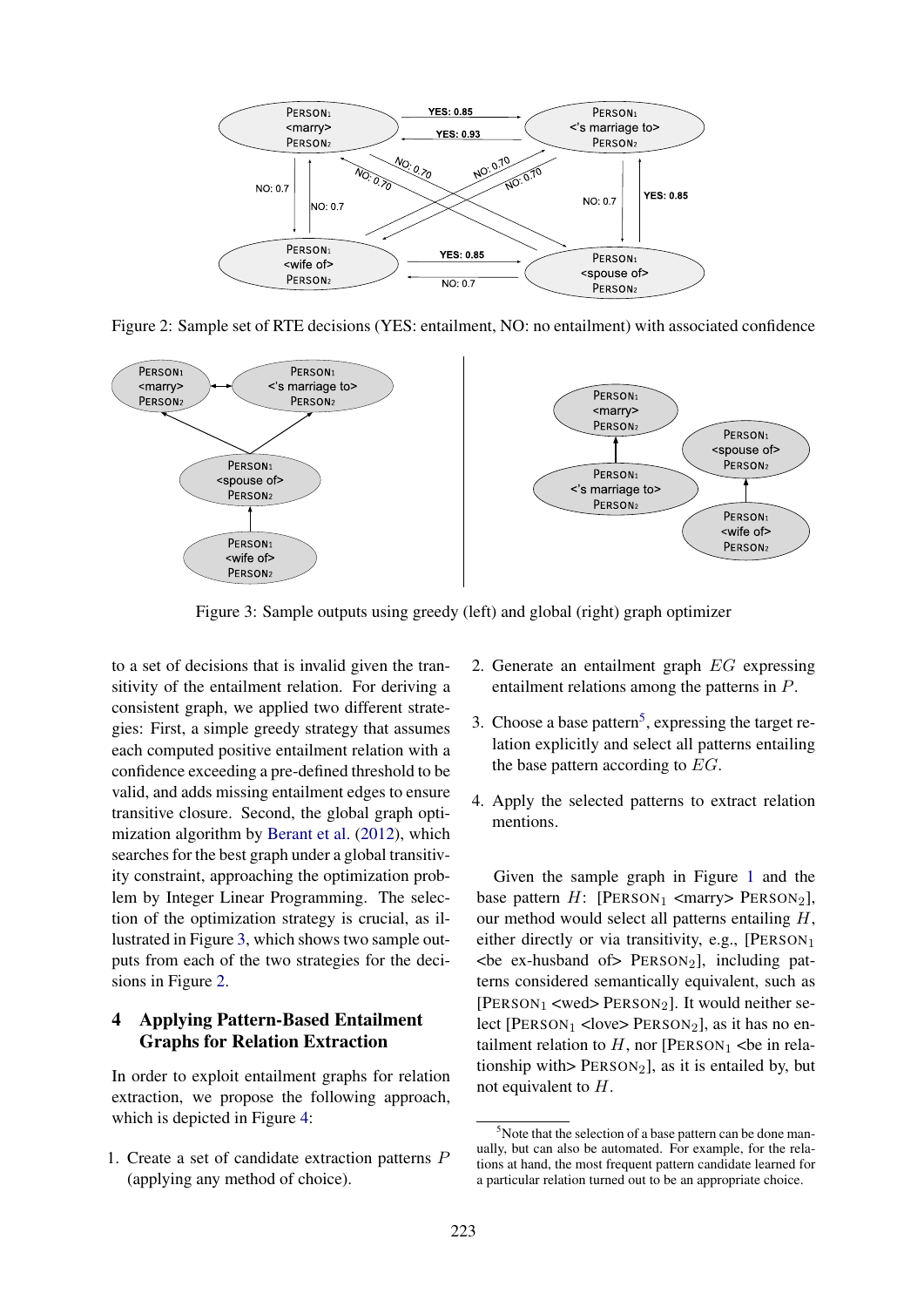

Figure 4: Procedure for relation extraction using pattern selection based on entailment graphs

#### 5 Experiments

For evaluating our method on the relation extraction task, we conducted experiments on two freely available datasets: TEG-REP (Eichler et al., 2016) and FB15k-237 (Toutanova et al., 2015). On the TEG-REG dataset, we carried out a detailed evaluation of several pattern filtering strategies with respect to two semantic relations. On the FB15k-237 corpus, we evaluate the scalability of our method to other semantic relations.

#### 5.1 TEG-REP

The TEG-REP corpus contains automatically derived relation extraction patterns as well as goldstandard entailment graphs created from these patterns for three relations typically considered in RE tasks: *marriage*, *acquisition*, and *award honor*. The patterns underlying this corpus are a subset of the patterns used by Moro et al. (2013) and were acquired automatically using the pattern discovery system by Krause et al. (2012). The system derives candidate patterns from dependencyparsed sentences extracted using distant supervision based on relation instances from the fact knowledge base Freebase (Bollacker et al., 2008). The TEG-REP corpus is the only available corpus of pattern-based entailment graphs and particularly suitable for our evaluation because it allows for a comparison of patterns selected based on both manually and automatically created entailment graphs. For our experiments on this corpus, we divided the full set of patterns in the corpus (around 500 per relation) into two equally-sized

portions, one for creating training data for the RTE engine, and one for evaluating pattern selection methods. For creating an evaluation dataset, we applied all patterns in the evaluation split to 14.5 million ClueWeb sentences (Lemur Project, 2009) linked to Freebase entities (Gabrilovich et al., 2013), and manually annotated around 3000 of the extracted mentions.<sup>6</sup> A mention was annotated as being correct if we found evidence for the target relation between the entities in the mention to hold. Evidence was drawn either from the source sentence itself, or, in cases were the source sentence did not express the relation explicitly, from external resources such as Freebase or Wikipedia.

Our experiments on the TEG-REP dataset are based on the relations *marriage* and *acquisition*<sup>7</sup> . For our experiments, we split the evaluation set into a development set for optimizing the graph building parameters and a test set for the final evaluation. In our experiments, we tested several strategies for selecting patterns and measured performance over the annotated relation mentions in the evaluation dataset. For evaluating the graphbased methods, we selected all patterns entailing the base patterns  $[Person_1$  <marry>  $Person_2]$ (for *marriage*) and  $[ORGANIZATION_1 \textless$  <acquire>

<sup>&</sup>lt;sup>6</sup>The annotation was done by three annotators. About 10% of the mentions were annotated by two annotators in parallel, who achieved a very high interannotator agreement (Cohens Kappa  $> 0.9$ ). The remaining mentions were annotated by a single person.

<sup>7</sup>We did not evaluate the *award honor* relation because the vast majority ( $> 98\%$ ) of mentions extracted using these patterns were correct, which would not have allowed for a meaningful evaluation.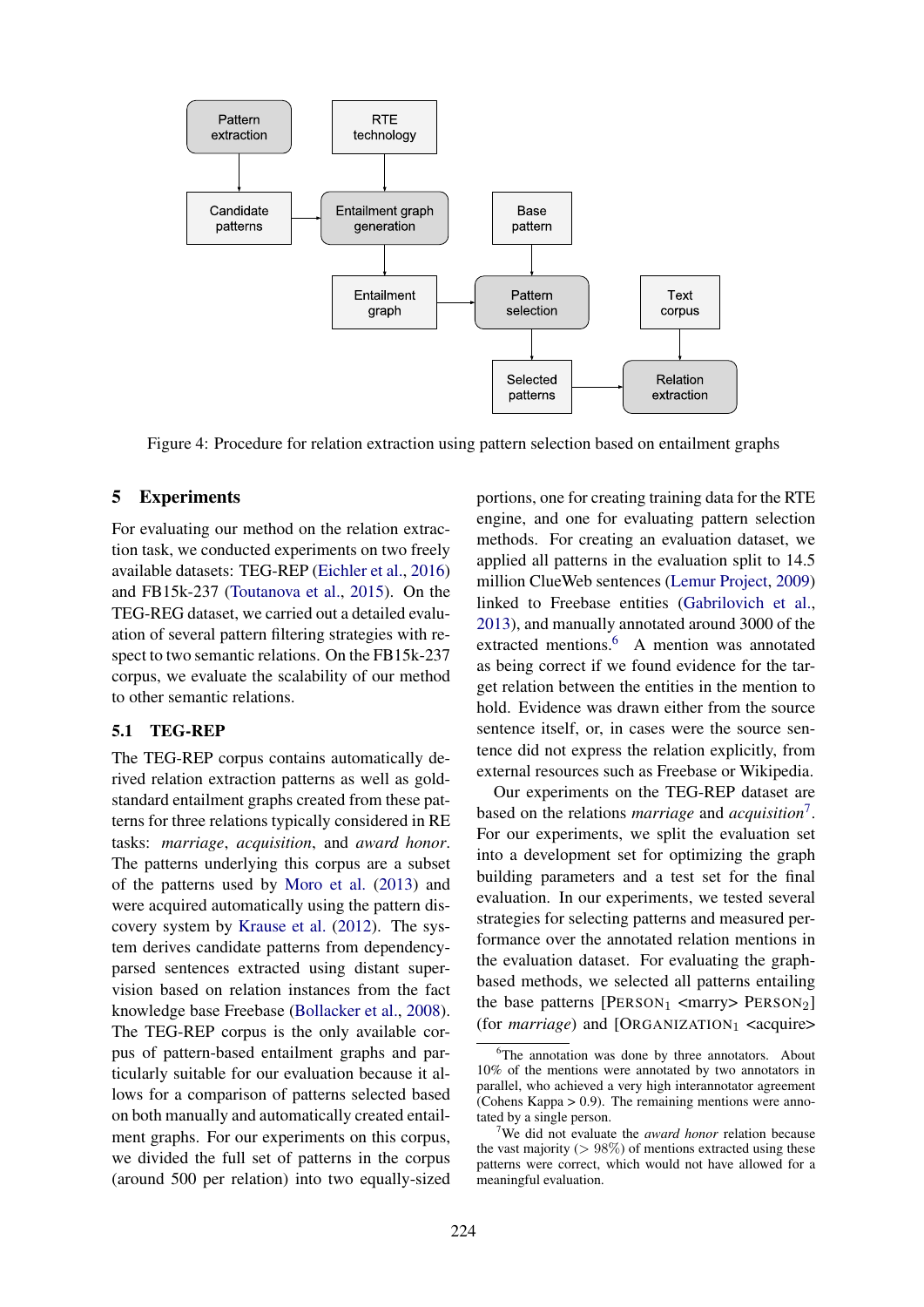ORGANIZATION2] (for *acquisition*). In order to investigate the benefits of the graph structure, we compared the results to those achieved when computing entailment relations at a pair-wise level, i.e., using the base pattern of the relation as H and all other candidate patterns for the relation as T. We also applied the approach by Moro et al. (2013), who identify relation-relevant word senses based on lexical semantic subgraphs derived from BabelNet and filter out patterns not containing any relevant word sense. Based on a parameter  $k$ , they consider a word sense to be relevant, if it is at most k-step distant to the core word sense for the target relation.

## 5.2 FB15k-237

As training the RTE models requires appropriate training data, which may not be available, we ran additional experiments to investigate if the models trained on T/H pairs for one relation are general enough to be used for computing entailment relations among pattern candidates for other semantic relations. To this end, we used the FB15k-237 corpus (Toutanova et al., 2015), which contains knowledge-base relation triples and textual mentions of Freebase entity pairs. For our experiments on this corpus, we generated candidate patterns by extracting the first 1000 tuples matching a particular relation from the pattern files in the corpus, and then extracting all patterns linking any of the tuples in the textual triples used by Toutanova and Chen (2015). This way, our candidate pattern set contains both patterns expressing the target relation as well as patterns expressing other relations. For creating the entailment graph, we converted all patterns into a textual representation, removed patterns with no lexical item, and, from the remaining patterns, built an entailment graph applying the RTE engine described in 3.2 with the model trained on the *marriage* relation and the best parameter setting derived based on the TEG-REP corpus. For evaluating the result, we selected 10 relations, defined a base pattern for each of them, and checked, for each pattern in the graph, whether it entailed the base pattern according to the graph structure and whether the entailment decision was correct based on the semantics expressed by the pattern.

As in this setting, we evaluated the entailment relations expressed by the pattern graph rather than the usage of the patterns for relation extraction, the results are not directly comparable to the figures obtained on the TEG-REP corpus, but still allow for an assessment of the quality of the selected patterns.

#### 6 Results and Discussion

## 6.1 TEG-REP

Table 1 shows results on the TEG-REP corpus and contains, for each of the following pattern selection methods, the computed precision, recall, and F1 scores:

- *All patterns* All patterns from the test split (baseline).
- *Lexical semantic filter (Moro et al., 2013)* Patterns selected using the lexical semantic filter.
- *Pair-wise entailment (MultiAlignAdapted)* Patterns selected based on pair-wise entailment decisions using the model of *MultiAlignAdapted*.
- *Entailment Graph (MultiAlignOriginal / MultiAlignAdapted)* Patterns selected based on entailment graphs generated with the original / adapted *MultiAlign* implementation.
- *Entailment Graph (TEG-REP gold standard)* Patterns selected based on gold-standard entailment graphs from the TEG-REP corpus.

For the lexical semantic filter method, we experimented with different levels of k and noted down the value achieving the best F1 score. The results in the table were produced setting  $k$  to 1 for the *marriage* relation and k to 5 for the *acquisition* relation. For the RTE-based methods, we experimented with the two different graph optimization strategies and, for each of them, with different confidence threshold values, and optimized these parameters based on the development split. The figures in the table show the results achieved on the test split using the parameter setting optimized on the development set: the greedy optimization strategy with thresholds of 0.71 (*MultiAlignOriginal*) and 0.77 (*MultiAlignAdapted*) for the *marriage* relation and thresholds of 0.74 (*MultiAlignOriginal*) and 0.75 (*MultiAlignAdapted*) for the *acquisition* relation. On our data, the greedy edge selection strategy produced better results than the global graph optimizer for both relations. This was because the global strategy, even with low confidence thresholds, was more restrictive and removed too many edges from the graph, thus yielding lower recall figures.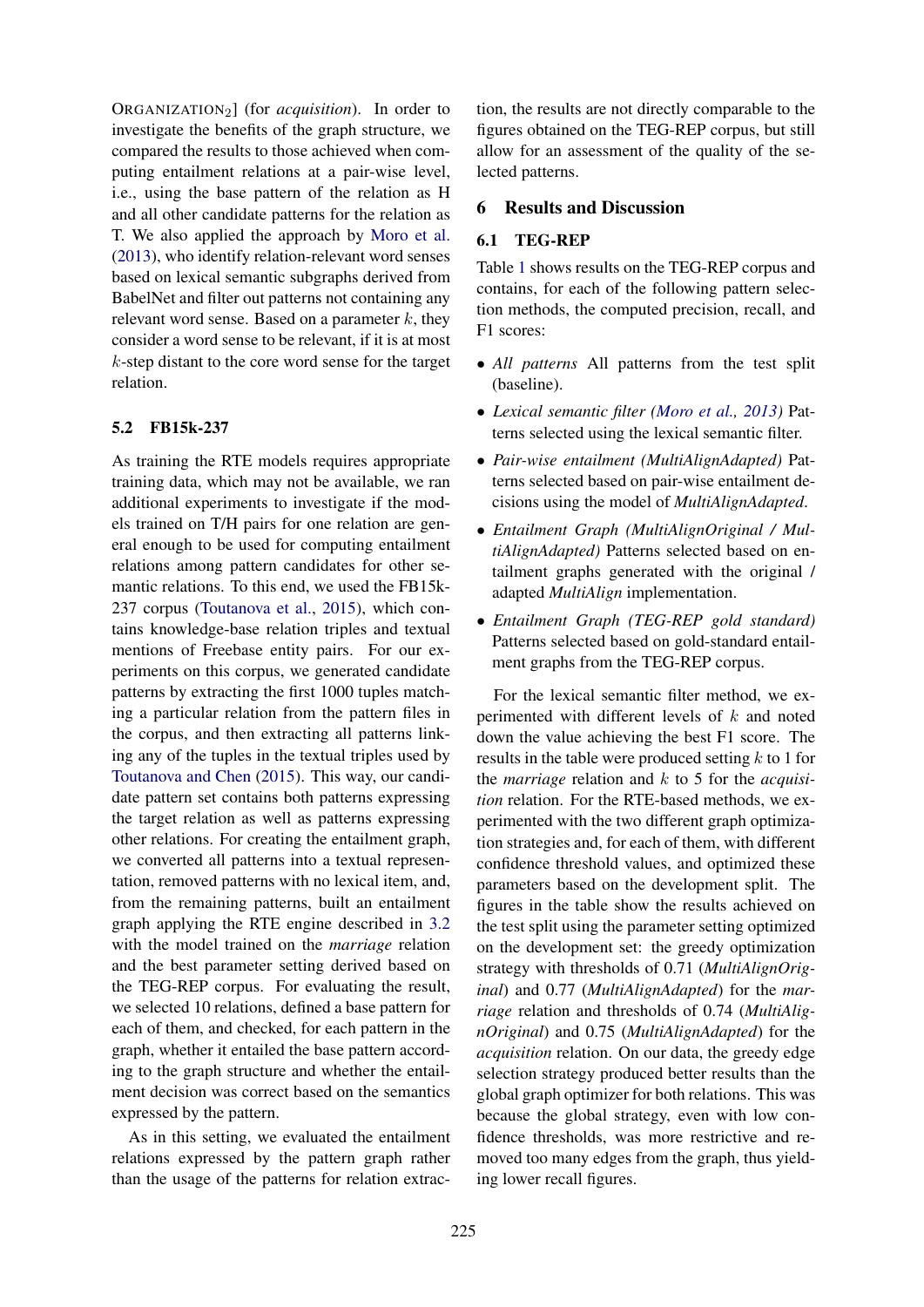| <b>Configuration</b>                        | <b>Precision</b> | Recall | F1   |
|---------------------------------------------|------------------|--------|------|
| All patterns                                | 0.15             | 1.00   | 0.27 |
| Lexical semantic filter (Moro et al., 2013) | 0.61             | 0.73   | 0.67 |
| Pair-wise entailment (MultiAlignAdapted)    | 0.97             | 0.56   | 0.71 |
| Entailment Graph (MultiAlignOriginal)       | 0.96             | 0.59   | 0.73 |
| Entailment Graph (MultiAlignAdapted)        | 0.96             | 0.68   | 0.80 |
| Entailment Graph (TEG-REP gold standard)    | 0.96             | 0.69   | O 80 |

Table 1: Results for *marriage* relation (TEG-REP corpus)

| <b>Configuration</b>                        | <b>Precision</b> | Recall | F1   |
|---------------------------------------------|------------------|--------|------|
| All patterns                                | 0.30             | 1.00   | 0.46 |
| Lexical semantic filter (Moro et al., 2013) | 0.30             | 0.97   | 0.46 |
| Pair-wise entailment (MultiAlignAdapted)    | 0.82             | 0.49   | 0.62 |
| Entailment Graph (MultiAlignOriginal)       | 0.81             | 0.53   | 0.64 |
| Entailment Graph (MultiAlignAdapted)        | 0.59             | 0.93   | 0.73 |
| Entailment Graph (TEG-REP gold standard)    | 0.82             | 0.49   | 0.62 |

Table 2: Results for *acquisition* relation (TEG-REP corpus)

For both relations, the best overall results were achieved using our proposed method based on entailment graphs generated automatically applying the adapted RTE engine. The results show that entailment-based pattern selection is in fact more powerful than the lexical semantic filter. It selects patterns yielding a much higher precision because it is able to successfully filter out non-entailing patterns, such as  $[Person_1$  <br/>be in relationship with> PERSON<sub>2</sub>] for the *marriage* relation, which are wrongly selected using the lexical semantic filter. For the *marriage* relation, the results not only show that our RTE engine adaptations yielded a much higher recall (with almost no loss in precision) than the original implementation (thanks to an increased number of relevant alignments), but also that pattern selection can in fact benefit from the graph structure: Entailment graphs created using *MultiAlignAdapted* achieved much better performance than a selection based on pair-wise entailment computation using the same RTE model. This was due to a higher recall achieved because the graph structure allowed the algorithm to identify entailment relations that involved the combination of several inference steps and were missed when applying RTE in a pair-wise manner. An example is the relationship between *wife* and *marry*, as shown below:

 $wife \xrightarrow{\hat{n}ym} spouse \xrightarrow{holonym} marriage$ *hypermember deri-vation* −−−→ *marry*

For the *acquisition* relation, we noticed that the lexical semantic filter performed quite poorly on our corpus. The relation requires a large kvalue, i.e.,  $k \geq 5$ , since there are many ways in which an acquisition can be described. A company can for instance devour, take-over or purchase another company. Each increase of  $k$ allows many additional content words, thus increasing the danger of inappropriate ones. An example is  $[ORGANIZATION_1 \times trademark$  of ORGANIZATION<sub>2</sub>]. Where it is plausible that in the training set, an acquired company may persist as a brand of its new owner, *trademark* does not express a take-over. Although the semantic filter by Moro et al. (2013) can provide useful hints and can be applied without manually annotating training data, it is not powerful enough to discriminate content words as to whether they provide strong evidence for an acquisition or not.

Also patterns selected based on the entailment graph gold-standard performed surprisingly low on the *acquisition* relation. Here, recall was affected negatively because some of the nonentailing patterns that were filtered out were in fact able to extract correct instances with good precision. In particular, patterns expressing a planned acquisition, such as  $[ORGANIZATION_1 \le plan$  to purchase> ORGANIZATION<sub>2</sub>], [ORGANIZATION<sub>1</sub>  $\epsilon$  to acquire> ORGANIZATION<sub>2</sub>], or  $[ORGANIZATION_1$  <announce intention to acquire>  $O$ RGANIZATION<sub>2</sub>] extracted many cor-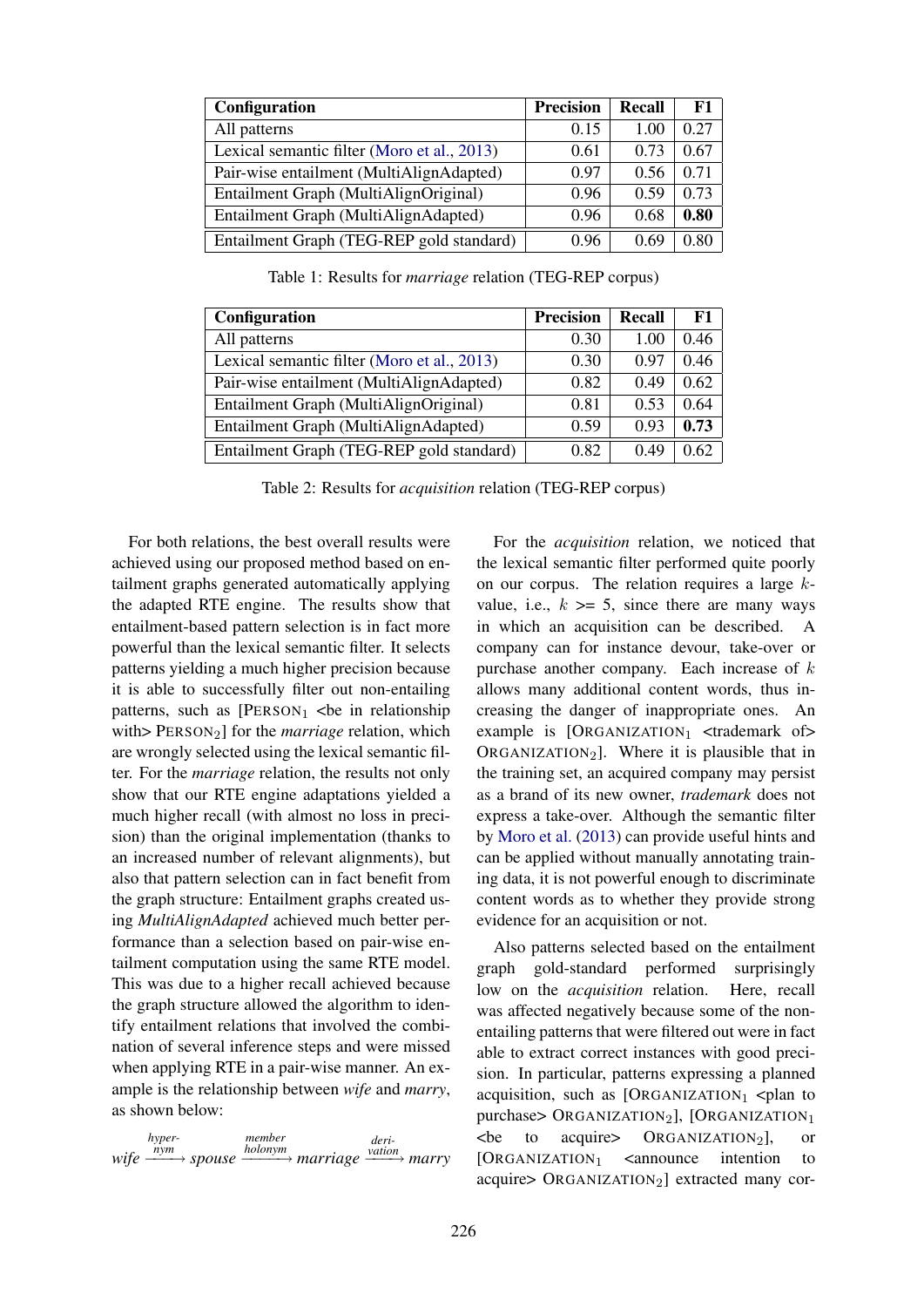| <b>Relation</b>                            | <b>Base pattern</b> | <b>Precision</b> | Recall     | F1         |
|--------------------------------------------|---------------------|------------------|------------|------------|
| award-award_honor-ceremony                 | win at              | 0.58(0.31)       | 0.73(1.00) | 0.65(0.47) |
| base-locations-continents-countries within | country in          | 0.67(0.57)       | 0.84(1.00) | 0.75(0.59) |
| education-education-major field of study   | degree in           | 1.00(0.47)       | 0.49(1.00) | 0.65(0.64) |
| film--film_regional_debut_venue            | premiere at         | 0.73(0.13)       | 0.89(1.00) | 0.80(0.23) |
| film-performance-film                      | star in             | 0.97(0.57)       | 0.53(1.00) | 0.69(0.72) |
| organization-place_founded                 | founded in          | 0.83(0.16)       | 0.83(1.00) | 0.83(0.27) |
| people-marriage-location_of_ceremony       | marry in            | 0.80(0.07)       | 1.00(1.00) | 0.89(0.12) |
| people-marriage-spouse                     | marry               | 1.00(0.15)       | 0.58(1.00) | 0.73(0.26) |
| people-person-place_of_birth               | born in             | 1.00(0.41)       | 0.84(1.00) | 0.91(0.58) |
| people-place_of_burial                     | buried at           | 1.00(0.33)       | 0.71(1.00) | 0.83(0.50) |

Table 3: Entailment graph based pattern selection (vs. baseline) for FB15k-237 relations

rect mentions, as the acquisition in fact happened at a later stage. Nevertheless, filtering out these cases is correct from a semantic point of view, even if many of the reported plans or attempts concerning acquisitions later become a reality.

Precision on the *acquisition* gold-standard was also lower than for the *marriage* relation, due to patterns annotated as entailing in the TEG-REP corpus, which extracted comparably many incorrect instances. One such pattern is  $[ORGANIZATION_1$  <takeover of> ORGANIZATION<sub>2</sub>], which yields low precision values because it often occurs in sentences expressing irrealis moods, such as *the proposed Microsoft takeover of Yahoo* or *is a Pfizer takeover of BMS realistic?*, and because of its generality often extracts non-company entities, e.g., *Republican takeover of Congress*. Detecting the embedding of correct patterns in irrealis contexts is a largely unsolved problem and calls for the development of general methods for recognizing nonfactual modalities along the lines of the NegEx algorithm for detecting negations in medical texts (Chapman et al., 2001) and its later extensions.

## 6.2 FB15k-237

Our experiments on the FB15k-237 corpus are presented in Table 3, showing the performance of our pattern selection method based on entailment graphs (with the adapted *MultiAlign* implementation) compared to a simple baseline (all patterns). The results show that, even using an RTE model trained on a completely different semantic relation, our method achieves decent performance on selecting meaningful patterns for a wide range of relations. The figures in the table were produced with the simple graph optimization strategy, but the global graph optimizer performed very similar on this dataset, achieving the same results for eight out of the ten relations. It performed

worse on the *award-award\_honor-ceremony* relation (F1: 0.48), and better for the *base-locationscontinents-countries\_within* relation (F1: 0.91). Nevertheless, when dealing with larger numbers of patterns, the global graph optimizer should be the method of choice, as it is less prone to semantic drift.

# 7 Conclusions and Future Work

We presented an approach for structuring relation extraction patterns using entailment graphs and evaluated the usefulness of these graphs for pattern selection. For generating entailment graphs automatically, we employed and adapted an alignmentbased entailment classifier, which makes use of external knowledge resources, and experimented with different graph optimization strategies. Our classifier was trained on a manageable amount of annotated patterns for a single semantic relation, resulting in a generic model that was shown to produce valid entailment decisions for a wide range of other semantic relations. Our experimental results suggest that meaningful pattern-based entailment graphs can be constructed automatically and that the derived knowledge is in fact valuable for selecting useful relation extraction patterns. In particular, entailment graph based filtering can help achieve higher precision than methods which do not take into account the asymmetric nature of semantic relations.

## Acknowledgments

This research was supported by the German Federal Ministry of Education and Research (BMBF) through the projects ALL-SIDES (01IW14002) and BBDC (01IS14013E) and by the German Federal Ministry of Economics and Energy (BMWi) through the project SDW (01MD15010A).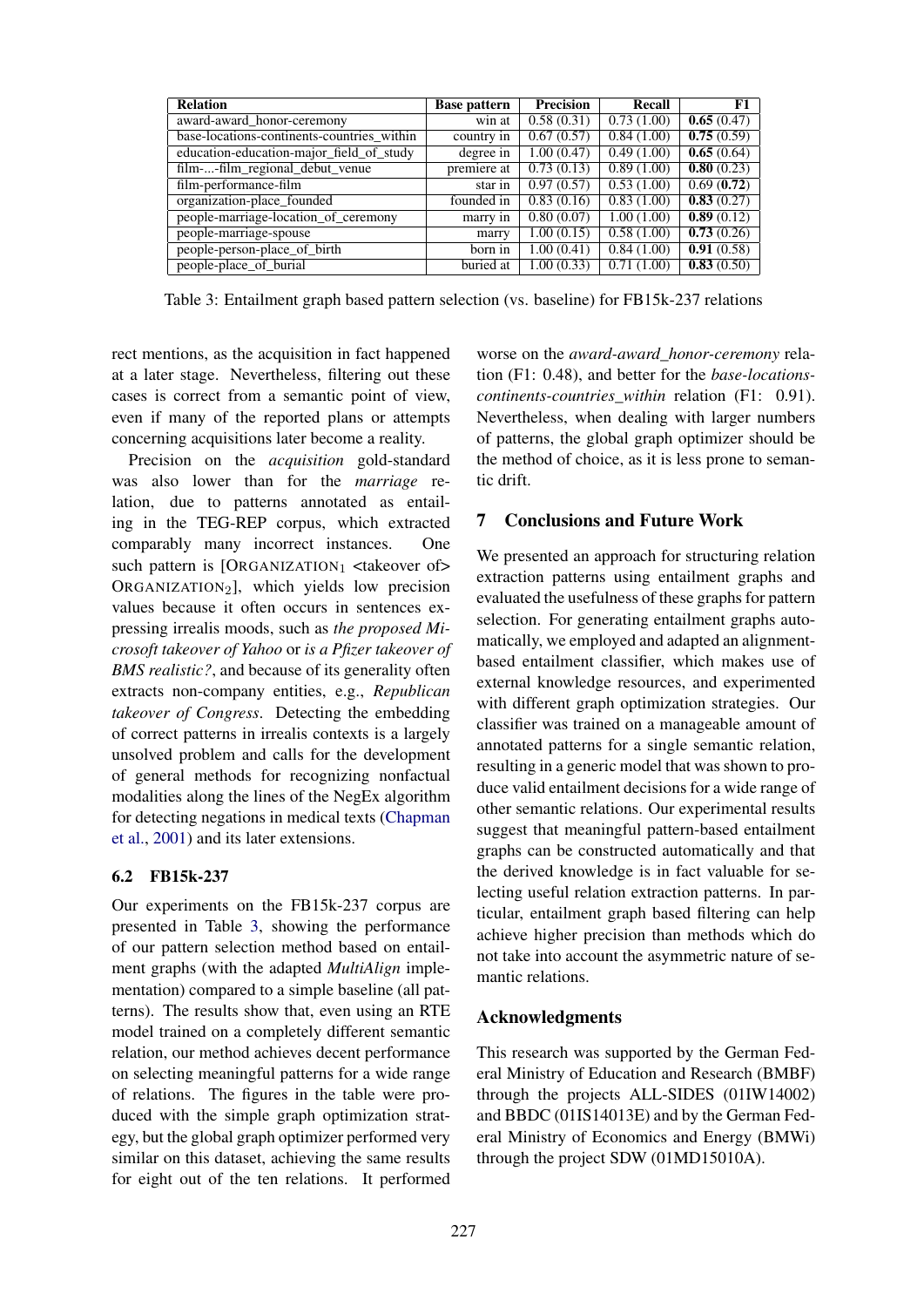#### References

- Eugene Agichtein. 2006. Confidence estimation methods for partially supervised information extraction. In *Proceedings of the Sixth SIAM International Conference on Data Mining*. Bethesda, MD, USA, pages 539–543.
- Gabor Angeli, Melvin Jose Johnson Premkumar, and Christopher D. Manning. 2015. Leveraging linguistic structure for open domain information extraction. In *Proceedings of the 53rd Annual Meeting of the Association for Computational Linguistics and the 7th International Joint Conference on Natural Language Processing*. Association for Computational Linguistics, Beijing, China, pages 344–354.
- Michele Banko, Michael J. Cafarella, Stephen Soderland, Matt Broadhead, and Oren Etzioni. 2007. Open Information Extraction from the Web. In *Proceedings of the 20th International Joint Conference on Artifical Intelligence*. pages 2670–2676.
- Roy Bar-Haim, Ido Dagan, Iddo Greental, and Eyal Shnarch. 2007. Semantic Inference at the Lexical-Syntactic Level. In *Proceedings of the Twenty-Second AAAI Conference on Artificial Intelligence*. AAAI Press, Vancouver, British Columbia, Canada, pages 871–876.
- Sandro Bauer, Stephen Clark, Laura Rimell, and Thore Graepel. 2014. Learning a theory of marriage (and other relations) from a web corpus. In *Advances in Information Retrieval*, Springer International Publishing, pages 591–597.
- Jonathan Berant, Ido Dagan, Meni Adler, and Jacob Goldberger. 2012. Efficient tree-based approximation for entailment graph learning. In *Proceedings of the 50th Annual Meeting of the Association for Computational Linguistics*. Jeju Island, Korea, pages 117–125.
- Jonathan Berant, Ido Dagan, and Jacob Goldberger. 2010. Global learning of focused entailment graphs. In *Proceedings of the 48th Annual Meeting of the Association for Computational Linguistics*. Uppsala, Sweden, pages 1220–1229.
- Kurt D. Bollacker, Colin Evans, Praveen Paritosh, Tim Sturge, and Jamie Taylor. 2008. Freebase: a collaboratively created graph database for structuring human knowledge. In *Proceedings of the ACM SIG-MOD international conference on Management of data*. pages 1247–1250.
- Samuel R. Bowman, Gabor Angeli, Christopher Potts, and Christopher D. Manning. 2015. A large annotated corpus for learning natural language inference pages 632–642.
- Wendy W. Chapman, Will Bridewell, Paul Hanbury, Gregory F. Cooper, and Bruce G. Buchanan. 2001. A simple algorithm for identifying negated findings and diseases in discharge summaries. *Journal of Biomedical Informatics* 34(5):301 – 310.
- Timothy Chklovski and Patrick Pantel. 2004. VerbOcean: Mining the Web for Fine-Grained Semantic Verb Relations. In *Proceedings of EMNLP*. Barcelona, Spain, pages 33–40.
- Ido Dagan and Oren Glickman. 2004. Probabilistic Textual Entailment: Generic Applied Modeling of Language Variability. In *Learning Methods for Text Understanding and Mining*.
- Ido Dagan, Oren Glickman, and Bernardo Magnini. 2005. The PASCAL Recognising Textual Entailment Challenge. In *Proceedings of the PASCAL Challenges Workshop on Recognising Textual Entailment*.
- Michael Denkowski and Alon Lavie. 2014. Meteor Universal: Language Specific Translation Evaluation for Any Target Language. In *Proceedings of the Ninth Workshop on Statistical Machine Translation*.
- Kathrin Eichler, Feiyu Xu, Hans Uszkoreit, Leonhard Hennig, and Sebastian Krause. 2016. TEG-REP: A corpus of textual entailment graphs based on relation extraction patterns. In *Proceedings of the Tenth International Conference on Language Resources and Evaluation (LREC)*.
- Christiane Fellbaum. 1998. *WordNet: an electronic lexical database*. MIT Press, Cambridge, MA, USA.
- Evgeniy Gabrilovich, Michael Ringgaard, and Amarnag Subramanya. 2013. FACC1: Freebase annotation of ClueWeb corpora, Version 1 (Release date 2013-06-26, Format version 1, Correction level 0).
- Stanley Kok and Pedro Domingos. 2008. Extracting semantic networks from text via relational clustering. In *Proceedings of the European Conference on Machine Learning and Knowledge Discovery in Databases*. pages 624–639.
- Vladyslav Kolesnyk, Tim Rocktäschel, and Sebastian Riedel. 2016. Generating natural language inference chains. *CoRR* abs/1606.01404.
- Lili Kotlerman, Ido Dagan, Bernardo Magnini, and Luisa Bentivogli. 2015. Textual entailment graphs. *Natural Language Engineering* 21:699–724.
- Sebastian Krause, Hong Li, Hans Uszkoreit, and Feiyu Xu. 2012. Large-scale learning of relationextraction rules with distant supervision from the web. In *Proceedings of the 11th International Semantic Web Conference*. Springer.
- The Lemur Project. 2009. Clueweb09. http:// www.lemurproject.org.
- Omer Levy, Ido Dagan, and Jacob Goldberger. 2014. Focused Entailment Graphs for Open IE Propositions. In *Proceedings of the Eighteenth Conference on Computational Natural Language Learning*. Ann Arbor, Michigan, pages 87–97.